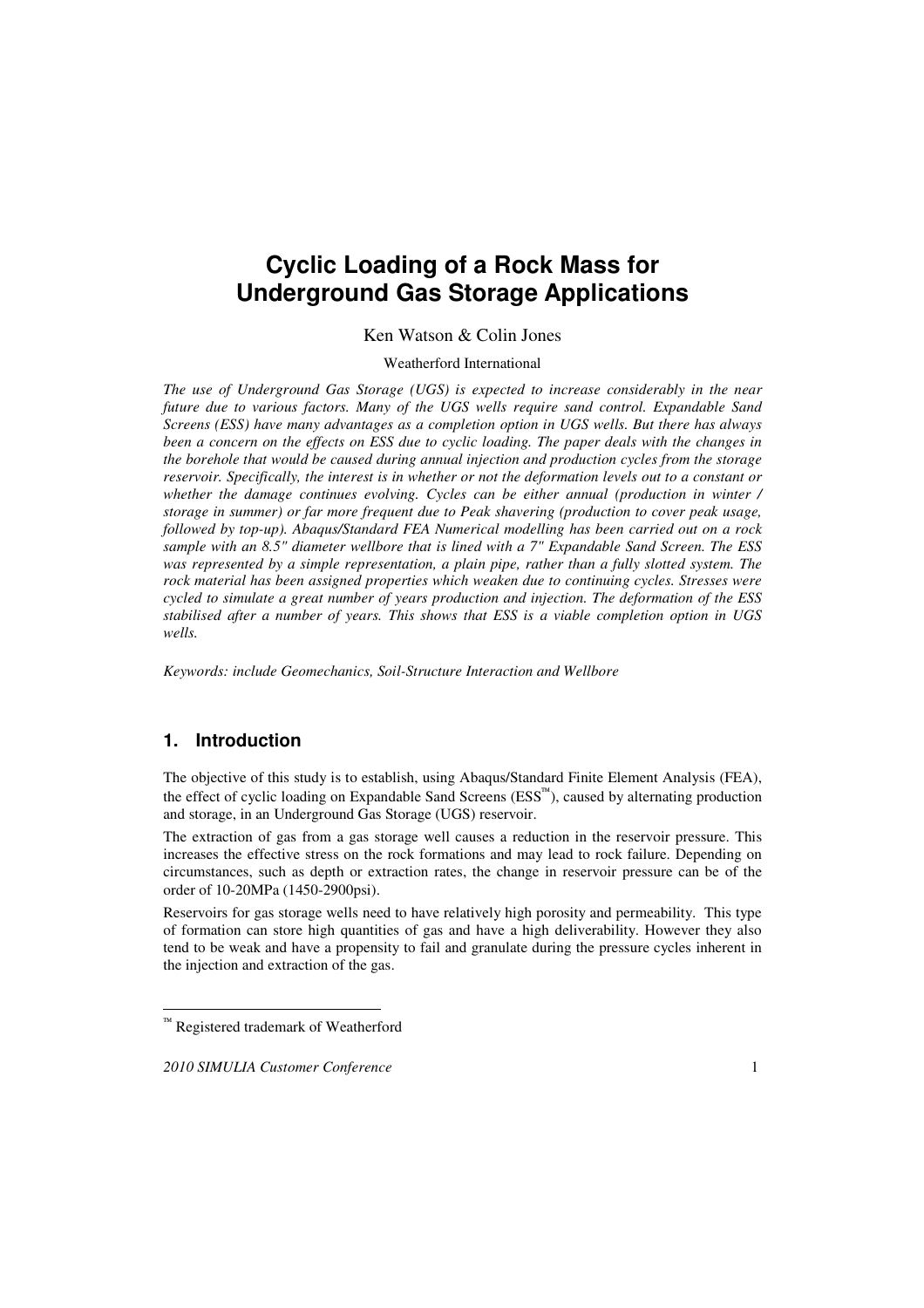The solids produced during formation failure can have severe consequences such as erosion of surface facilities and loss of containment, well productivity impairment, especially during injection cycles and can lead to the complete loss of the well.

Many methods are available to deal with the produced solids and they fall into two broad categories, either surface handling or downhole retention. For gas wells, especially high rate gas wells, retaining the solids downhole is the preferred method. There are a range of downhole sand control options; stand alone screens, gravel packing, frac-packing and ESS. ESS is a filtration screen which is expanded and swaged onto the wellbore. The ESS has several advantages, it supports the wellbore which limits rock failure, it has a large open inflow area which gives a high potential deliverability and it is easy to install and clean up prior to production. ESS has been used successfully in UGS applications. *SPE 122135* describes a successful application of the ESS technology in Austria.

An example of the ESS is showed in Figure 1. The ESS consists of three parts, 1. the slotted basepipe or expandable slotted tubular (EST), 2. the woven metal mesh which retains the sand and 3. an outer shroud which protects the mesh during deployment.



**Figure 1 Details of the Construction of ESS** 

The ESS has been used successfully in a wide range of applications. To ensure success in a given application it is important to model the interaction of the ESS with the rock formations. Weak formations can cause excessive deformation of the ESS which might lead to a loss of sand control. In UGS applications there is the additional complexity of the cyclic loading and its effect on ESS deformation.

It has been shown experimentally (*Ray S.K. et al 1998*) that a cycling load will initially cause a decline in material strength, but this reduction levels off after a few tens of cycles and, in fact, after a certain point the cycling load has no effect at all. Our interest is in how the addition of ESS will improve the wellbore stability, on top of what has been established experimentally, on the way in which a rock weakens during cyclic loading. Based on the FEA simulations that were performed, it is seen that, initially, the wellbore ratchets inwards rapidly in a plastic manner, but subsequently, the wellbore deformation levels out to a more elastic behaviour after a few tens of cycles. This therefore gives confidence that a wellbore complete with ESS, for use in a UGS system, will function correctly for many years in an annual cyclic loading scenario.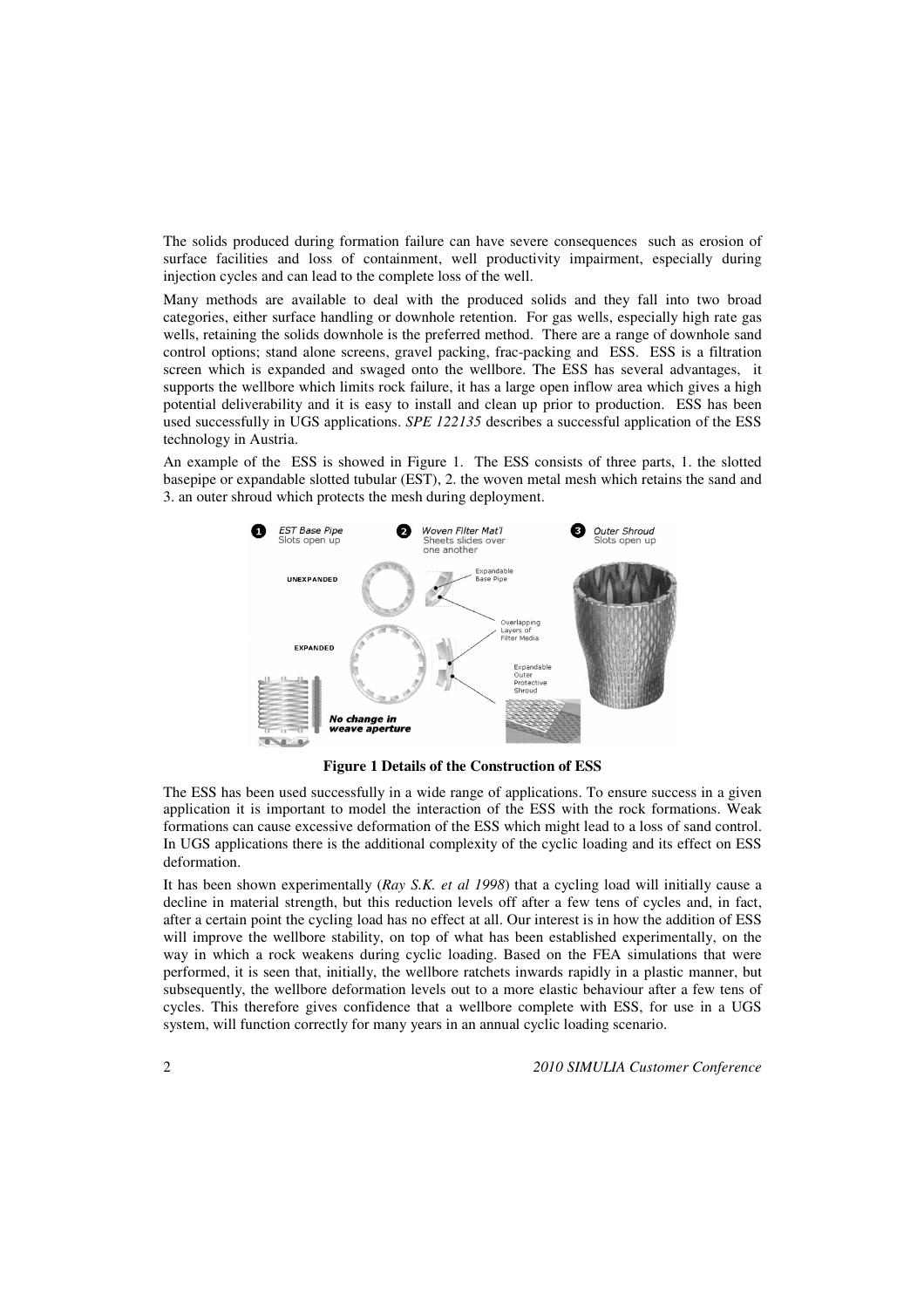## **2. Background**

The use of Underground Gas Storage (UGS) is expected to increase considerably in the near future, due to a variety of factors, including security of supply (whether due to technical or political issues). There are several geological structure types for storing gas underground; Figure 2 salt caverns (either natural or manmade), Figure 3 porous rock in depleted gas or oil reservoirs, and finally aquifers, where there would be an impermeable cap rock, with water filled rock strata below, with the injected gas displacing the water.

There are also two main exploitation strategies for UGS:-

1. Annual winter/summer cycling, where there would be just one injection and production cycle per year (production in winter / storage in summer). This strategy by its very nature involves few, but very large, pressure cycles (in the order of tens of cycles).

2. Peak shavering, involving many injection and depletion cycles per year (production to cover peak usage which isn't handled by existing infrastructure, followed by injection top-up when necessary). This strategy involves many, but small, pressure cycles (in the order of hundreds or thousands).

This paper describes some of the work done recently using the Abaqus/Standard package (numerical modeling) on the annual cyclic loading scenario in a depleted gas or oil reservoir.



 **Figure 2 salt cavern UGS Figure 3 depleted gas reservoir UGS** 

*2010 SIMULIA Customer Conference* 3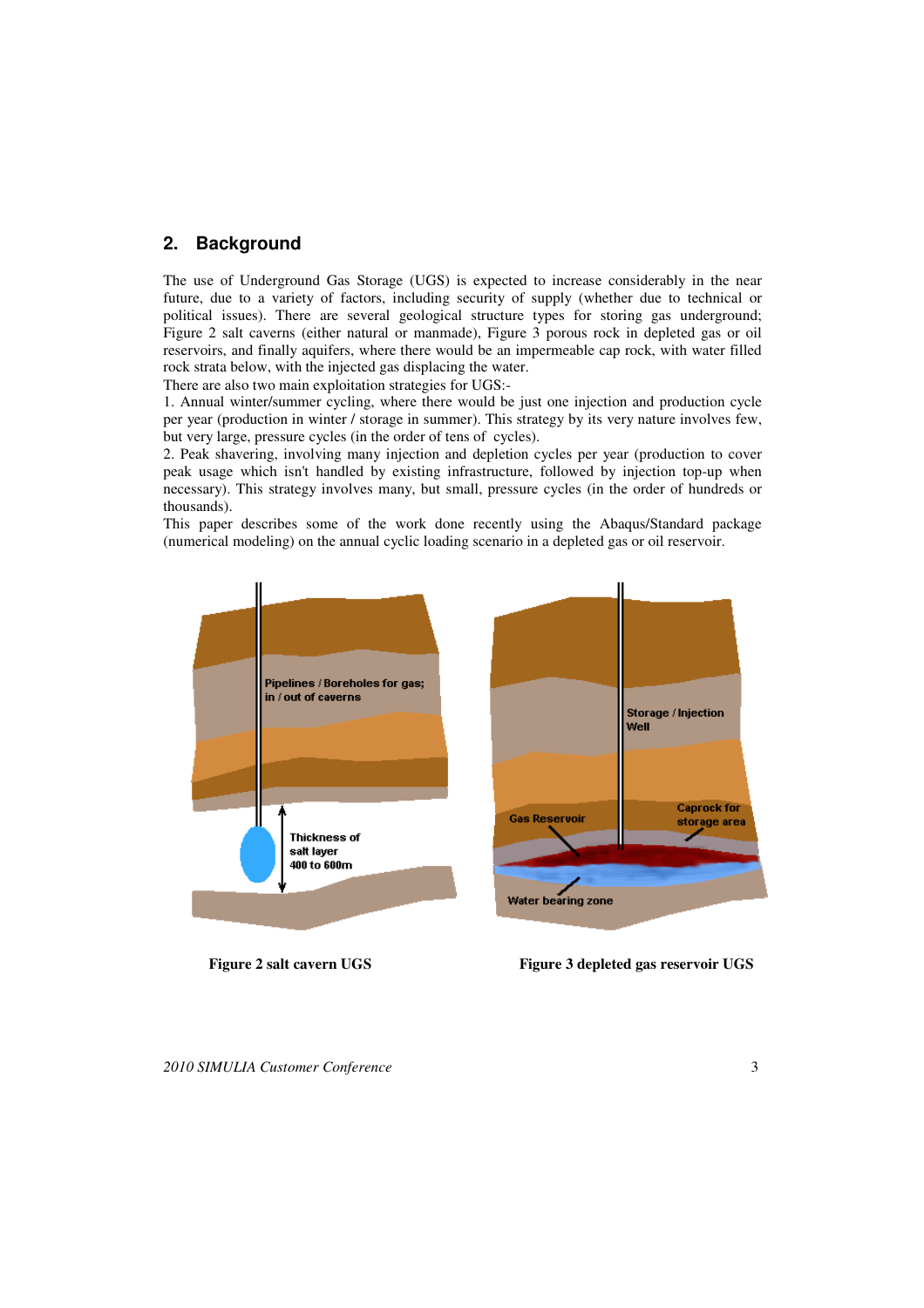### **3. Development of the Model and Material**

A model was built to simulate an annual winter/summer cycling UGS application. The rock mass, Figure 4, was set up with the dimensions 1m x 1m x 2m deep, complete with an 8.5" diameter wellbore running through the centre. The model represents a horizontal well, which are commonly used for UGS applications



**Figure 4 mesh detail for wellbore and plain pipe (equivalent ESS) also showing the cycling load values**

For ease of computation, an equivalent plain pipe (with an OD matching the ID of the wellbore as ESS is a compliant system with no annulus between completion and wellbore), rather than a fully slotted system which would then be expanded in place, was used. The material property values were ascertained from existing full scale tests and previous FEA analysis simulations for a fully slotted system. This used methods described in a paper presented at the Simulia Customer Conference - SCC2009 (*Watson and Jones 2009*). From Ray et al 1998, the material properties (UCS or uniaxial compressive strength) of the given rock will decrease by a certain amount over a number of cycles during cyclic loading, but once a certain level is reached, the UCS will remain relatively constant, having no further noticeable decrease in strength, Figure 5.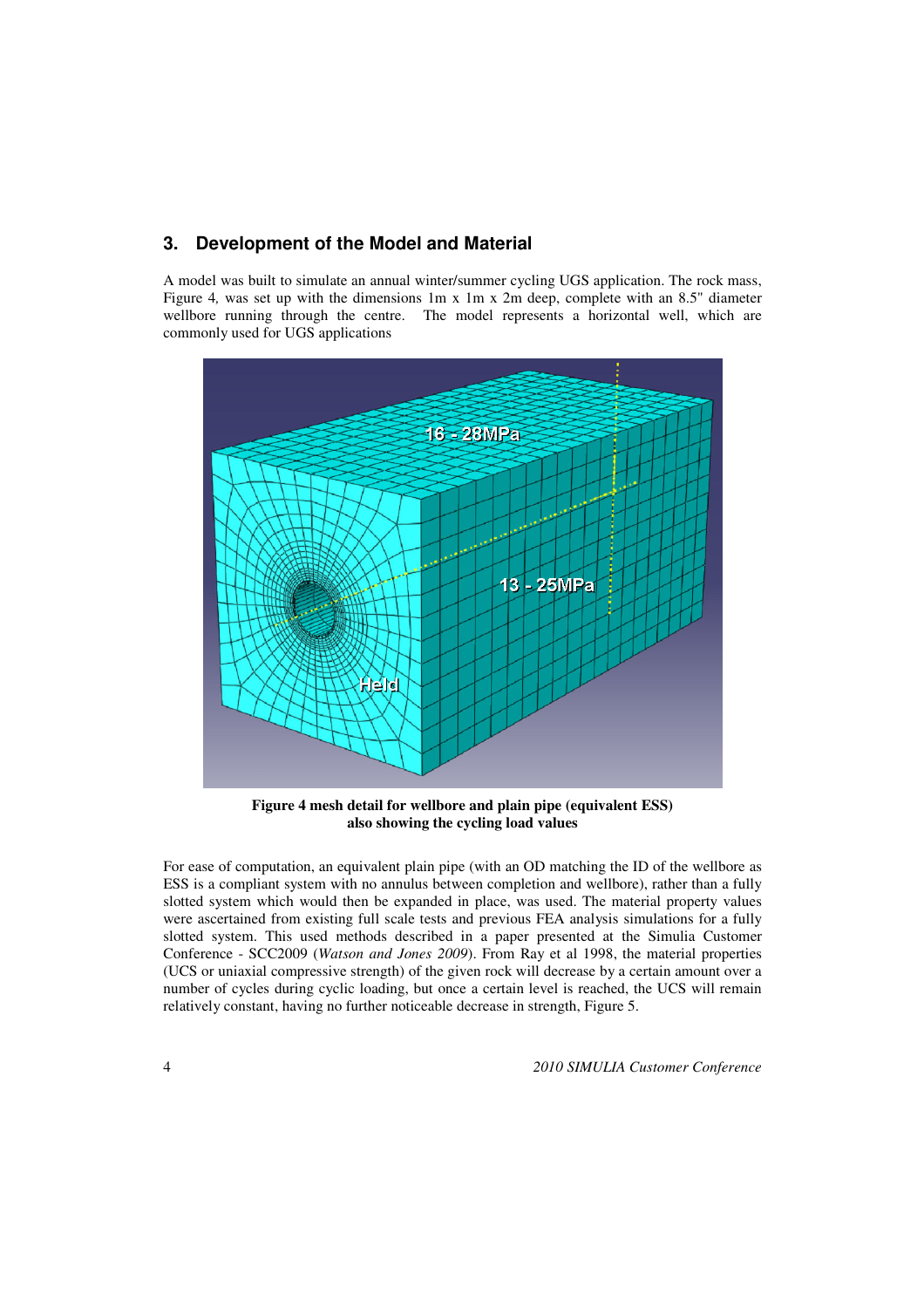

## Development of the Model and Material cont'd



From this graph, it was decided that for a multi-step (cycling) analysis, the first ten cycles would have properties reducing, then for the following cycles, the properties would remain constant, Figure 6.



**Figure 6 showing the percentage decrease in Cohesion Yield Stress**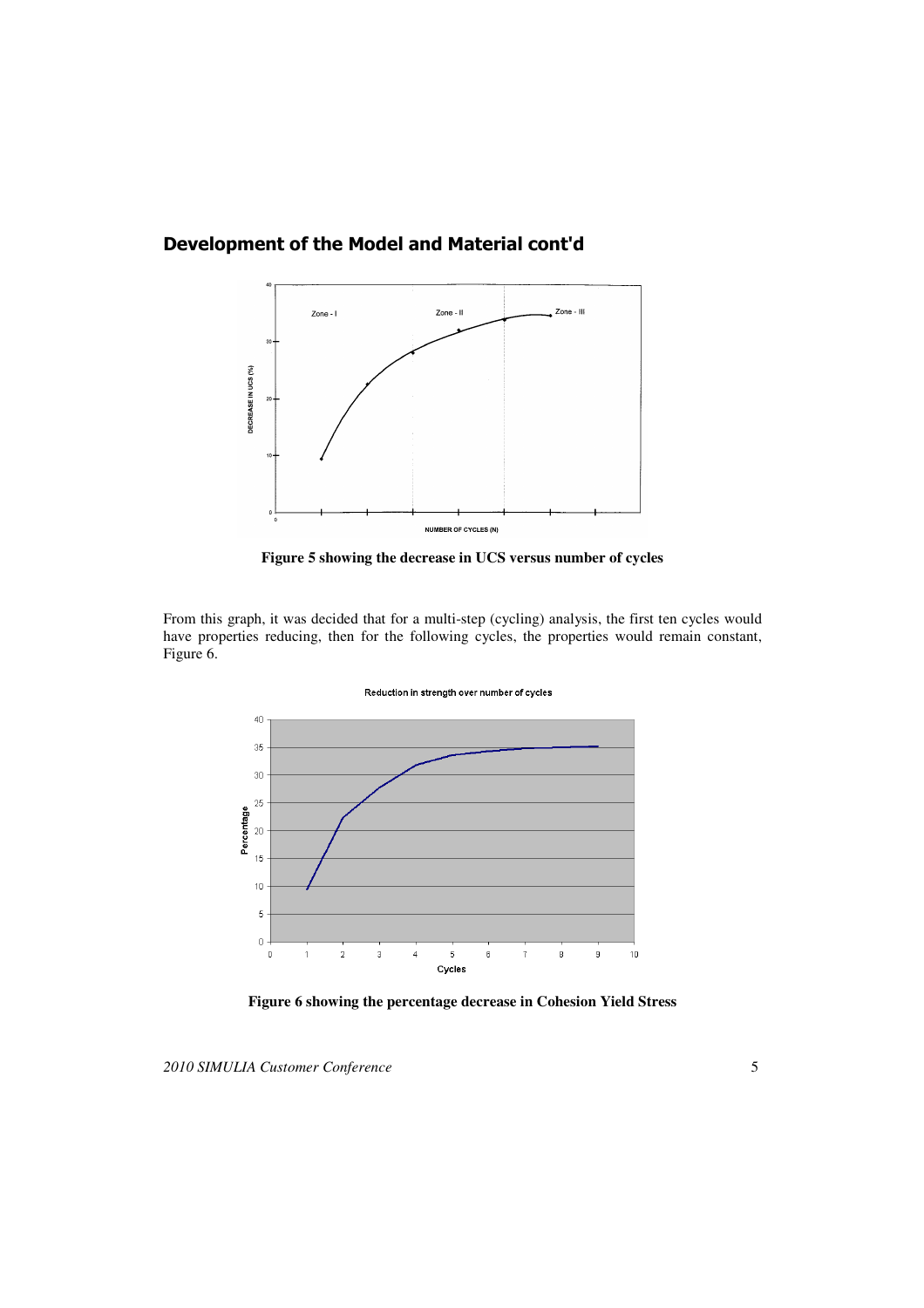## Development of the Model and Material cont'd

The tables below, Figure 7, give more detail for both the rock properties (a typical weak sandstone) and the equivalent ESS (*Watson and Jones 2009*) that was used for lining the wellbore.

| <b>Weak Sandstone</b> |                                          |                          | Equivalent ESS - 7.0" (expanded) |                                      |                       |  |
|-----------------------|------------------------------------------|--------------------------|----------------------------------|--------------------------------------|-----------------------|--|
| Density               |                                          | $2500$ kg/m <sup>3</sup> | Density                          |                                      | 7800kg/m <sup>3</sup> |  |
|                       |                                          |                          |                                  |                                      |                       |  |
| <b>Elastic</b>        |                                          |                          | <b>Elastic</b>                   |                                      |                       |  |
|                       | Youna's Modulus                          | Poisson's Ratio          |                                  | Young's Modulus                      | Poisson's Ratio       |  |
|                       | 2069MPa                                  | 0.16                     |                                  | 2200MPa                              | 0.3                   |  |
|                       |                                          |                          |                                  |                                      |                       |  |
|                       | <b>Mohr Coulomb Plasticity</b>           |                          | <b>Plastic</b>                   |                                      |                       |  |
|                       | Plasticity                               |                          |                                  | <b>Yield Stress</b>                  | Plastic Strain        |  |
|                       | <b>Friction Angle</b>                    | Dilation Angle           |                                  | 14                                   | Ω                     |  |
|                       | 25 degrees                               |                          |                                  | 28                                   | 0.5                   |  |
|                       | Hardening                                |                          |                                  |                                      |                       |  |
|                       | Cohesion Yield Stress Abs Plastic Strain |                          |                                  |                                      |                       |  |
|                       | 1.038                                    |                          |                                  |                                      |                       |  |
|                       | 1.45                                     | 0.0006                   |                                  |                                      |                       |  |
|                       | 1.98<br>0.00146                          |                          |                                  | Hardening values vary according to a |                       |  |
|                       | 2.36<br>0.00267                          |                          |                                  | predefined field (not shown)         |                       |  |
|                       | 2.62                                     | 0.00465                  |                                  |                                      |                       |  |

**Figure 7 material properties for (initial) sandstone and equivalent ESS**

It was necessary to alter the material properties during the simulation (the Cohesion Yield Stress degrades according to the graph shown at Figure 6). This was done very simply via a field variable, which adds another column to the hardening area of the Mohr Coulomb Plasticity model. A predefined field is then created where the value will increment through zero, one, two etc. This then allows Abaqus/Standard to know which set of hardening values to use at each step. A cycling load was created;

for the vertical sides, the load varied between **13 and 25MPa** (1885 and 3625psi) and

for the top and bottom the load varied between **16 and 28MPa** (2320 and 4060psi).

These load changes can be viewed as changes in UGS reservoir pressure of **12 MPa** (1740 psi) due to injection and production. The front and back faces had no load, they were held in such a manner (with a simple boundary condition) to limit the rock extruding out, Figure 4. The stress values are typical of a reservoir at **4000-5000ft** vertical depth.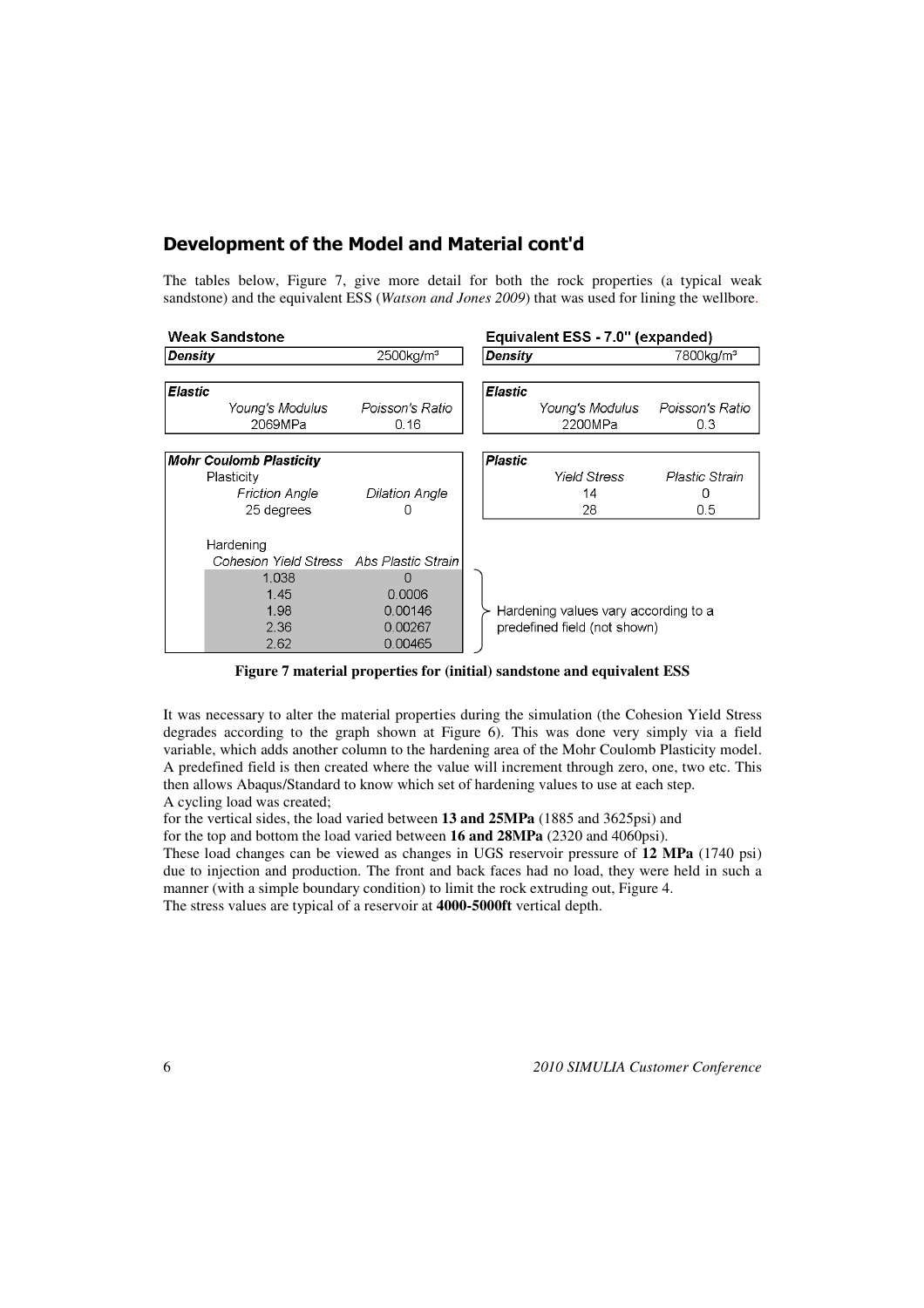#### **4. Analysis**

The graph, Figure 8, shows the wellbore displacement (complete with equivalent ESS installed) as the cycling load is applied. Although the material properties are only degraded over the first 10 cycles, it can be seen that it took considerably longer (around another 25 cycles) for the displacement to settle down to a reasonably constant value. The reason for this is that during an application of stress the failed zone around the wellbore grows to a certain extent. When the wellbore is reloaded it is slightly weaker due to the extended failed zone from the previous loading cycle, so more rock fails and the failed zone increases slightly. There is a rise in radial stress in the failed zone which strengthens the failed rock due to the friction angle. As the failed zone increases in diameter the radial stress rises until the failed rock is strong enough to withstand the stress changes without further failure. It is important that the deformation stabilises, since excessive formation induced deformation of ESS could restrict access to the well and may ultimately cause a loss of sand control. Extensive testing in a joint industry project showed that ESS could withstand large deformations without collapsing or losing the ability to control the sand. A limit of 20% deformation was set based on the results of the joint industry project. The 20% value includes a large safety factor. For the weak sandstone used in this analysis, the extent of deformation prior to stabilisation is seen to be around 12%, which is well within the acceptable limit of 20%. The analysis was completed in a small number of hours on a powerful quad core desktop computer.



**Figure 8 radial wellbore displacement as cycling load is applied showing both Horizontal and Vertical movement**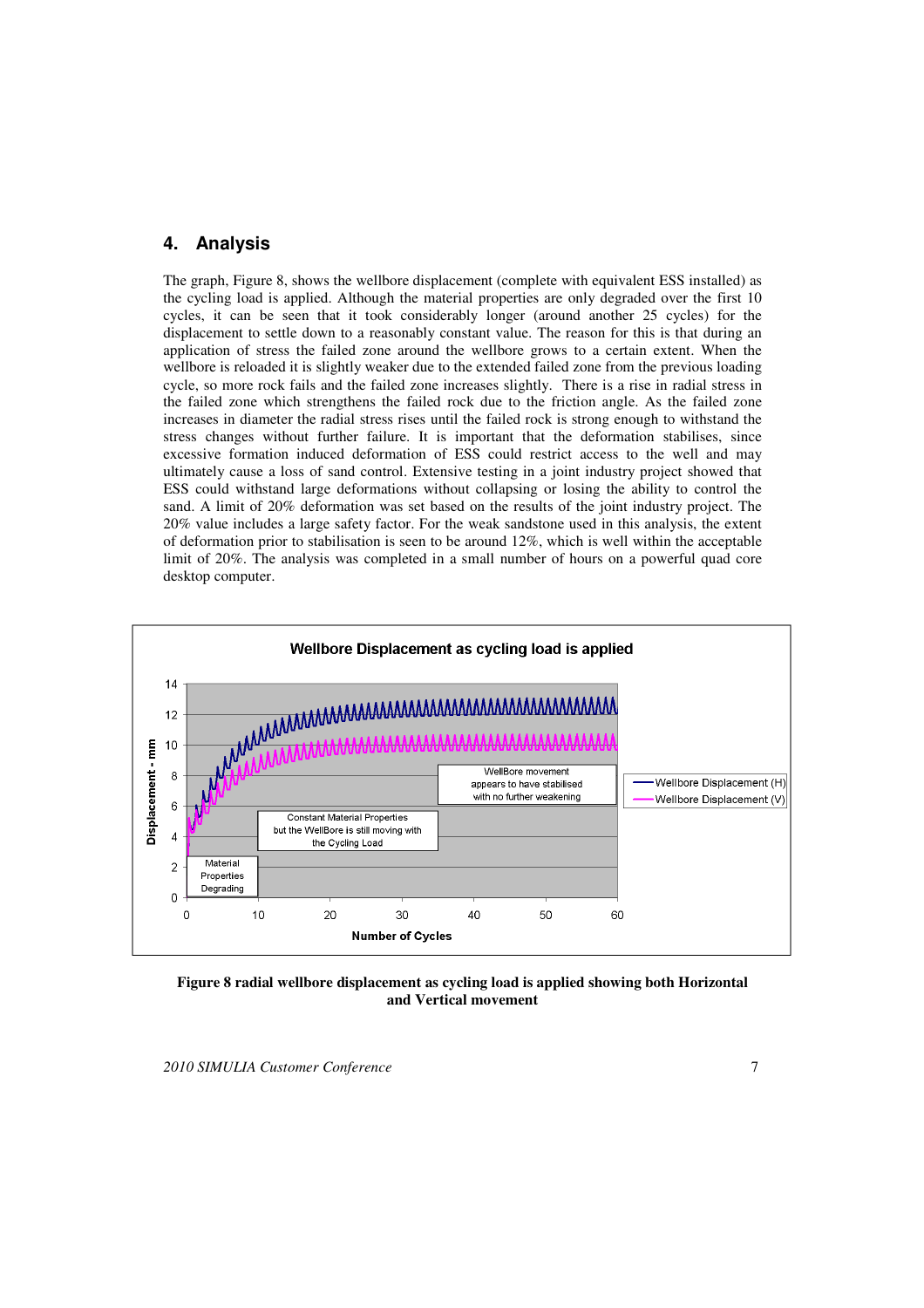### **Analysis cont'd**



**Figure 9 varying the friction angle, radial wellbore displacement as cycling load is applied**

Figure 9, shows the wellbore deformation for various of the friction angle values. A deformation limit of 20% (this includes a safety factor) for ESS is acceptable, i.e. there should be no loss of sand control. The friction angle of weak sandstone can typically vary between 20<sup>°</sup> and 40<sup>°</sup>. As can be seen from the four trace lines, the weakest sandstone will have too much movement in the wellbore and will minimally pass the 20% limit, however, 22° and upwards, is within the design limits of the ESS. The limit of 22° is for the specific conditions of the modeled reservoir and must be evaluated for each application.